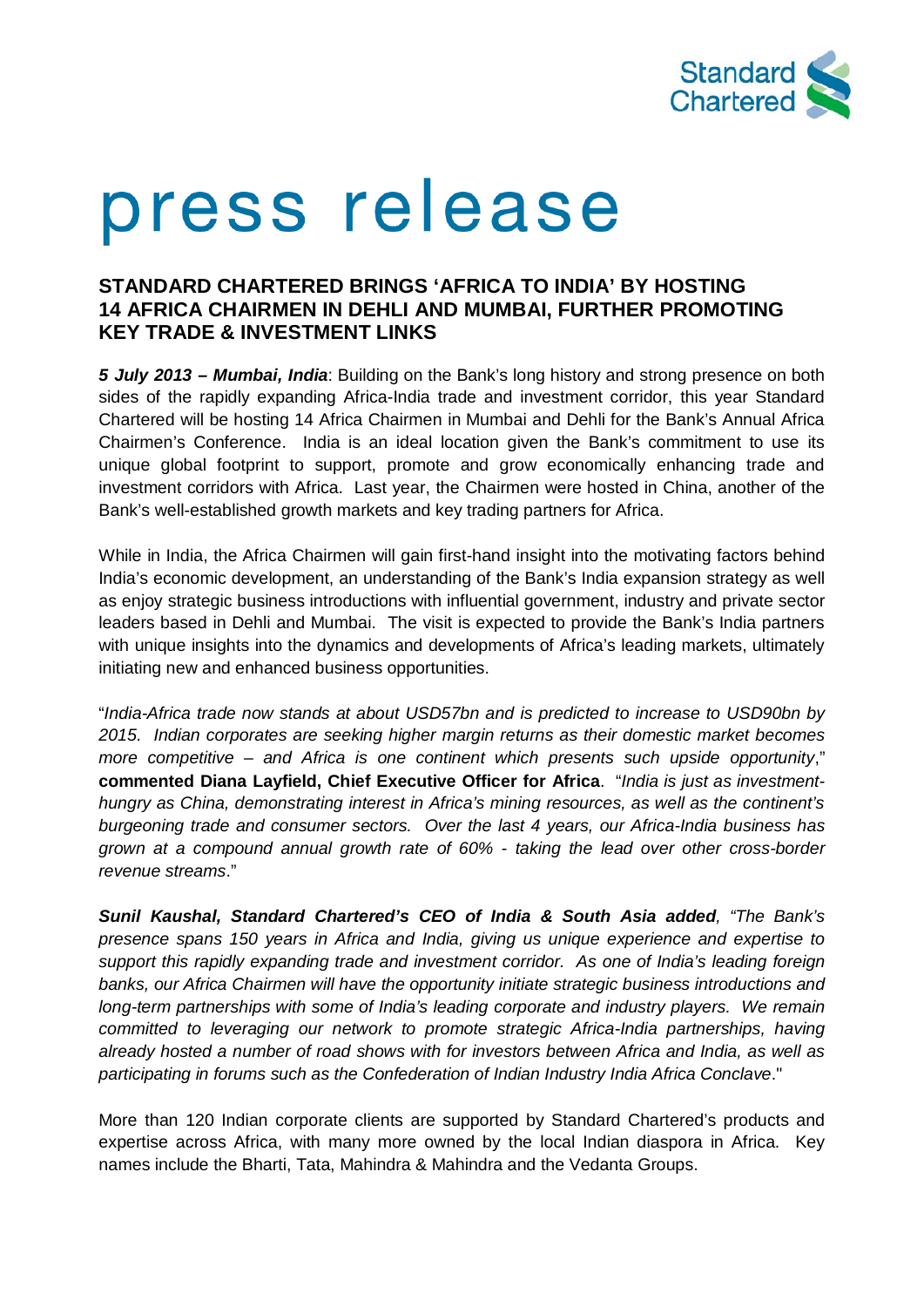Historically, India has been active in East Africa (Kenya, Tanzania and Mauritius are among its top 10 partners). An active Indian diaspora and already well-established Indian conglomerates have aided closer economic ties. Approximately 1.5 million people of Indian origin live in East Africa. However, traditional cultural links are not the key driver of more recent relations. Some of India's fastest-growing economic ties are with countries such as Ethiopia and Sierra Leone, which have small Indian communities but high growth prospects and investment opportunities - India is the largest foreign leaser of Ethiopian farmland. An increase in trade and investment and more recent waves of skilled Indian labour migration to Africa may further advance Indian interests in Africa, acting as a link between Indian communities that identify themselves more closely as African, and new Indian investors.

The delegation of Africa Chairmen will travel to both Dehli and Mumbai between the 3rd and the 6th July 2013, representing diverse African markets such as: Nigeria, Cote d'Ivoire, Cameroon, Ghana, Gambia, Sierra Leone, Tanzania, Kenya, Uganda, Angola, Zambia, Botswana, Zimbabwe and South Africa.

**ENDS.** 

For further information please contact: **Lauren Callie – Head of Business Communications for Africa Email: Lauren.Callie@sc.com Mobile: +27 (0)82 894 5581 (Johannesburg, South Africa)** 

## NOTES TO EDITORS:

## **Standard Chartered – leading the way in Asia, Africa and the Middle East**

### *Standard Chartered in India*

- Standard Chartered Bank is the largest international bank in the country  $-$  with 99 branches across 42 cities.
- First foreign company to list in India through the issuance of Indian Depository Receipts in June 2010
- The Bank has approximately 2 million retail customers, over 2000 top corporate and institutional relationships and over 60,000 SME clients.
- Standard Chartered (including subsidiaries) employs more than 18,000 people in India
- One of the largest credit card issuers in India
- The Bank is strongly committed to making a difference in the community and enjoys phenomenal success in the Seeing is Believing, Living with HIV, GOAL and WASHE programmes
- The Standard Chartered Mumbai Marathon has raised over USD15million in its ten editions, through 220 NGOs - accounting for approx 80% of their annual fundraising.

### *Standard Chartered Group:*

Standard Chartered is a leading international banking group. It has operated for over 150 years in some of the world's most dynamic markets and earns around 90 per cent of its income and profits in Asia, Africa and the Middle East. This geographic focus and commitment to developing deep relationships with clients and customers has driven the Bank's growth in recent years. Standard Chartered PLC is listed on the London and Hong Kong stock exchanges as well as the Bombay and National Stock Exchanges in India.